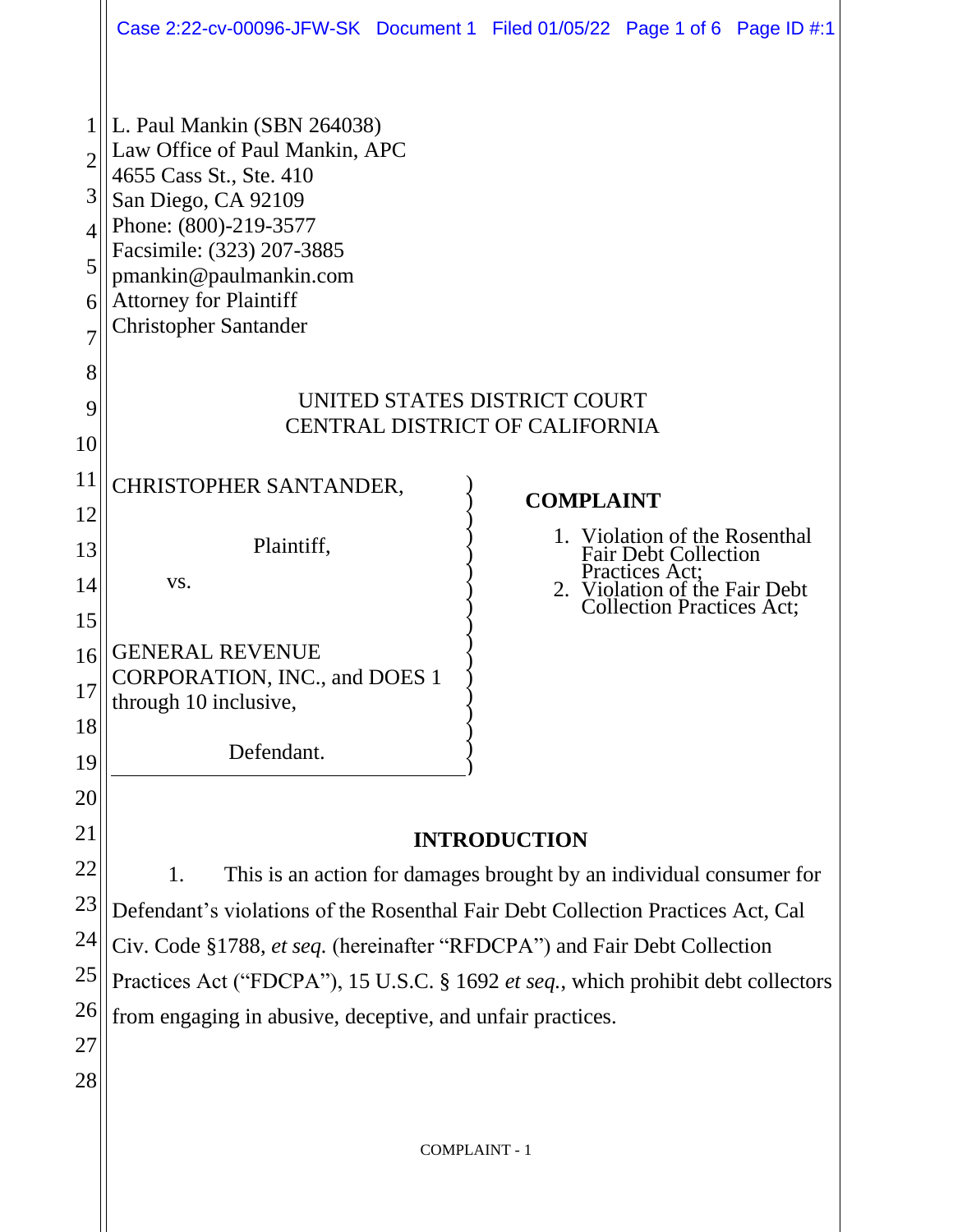#### **PARTIES**

2 3 4 5 6 2. Plaintiff CHRISTOPHER SANTANDER ("Plaintiff"), a natural person who at all times herein mentioned was a resident of the City of Baldwin Park, County of Los Angeles, and State of California and is a and is a "consumer" as defined by the FDCPA, 15 U.S.C. §1692a(3) and is a "debtor" as defined by Cal. Civ. Code §1788.2(h).

7 8 9 10 11 12 13 3. At all relevant times herein, Defendant, General Revenue Corporation, Inc., (hereinafter "Defendant") was a company engaged, by use of mails and telephone, in the business of collecting a debt from Plaintiff which qualifies as a "debt" as defined by 15 U.S.C. §1692a(5) and a "consumer debt" as defined by Cal. Civ. Code §1788.2(f). Defendant regularly attempts to collect debts alleged to be due another, and therefore is a "debt collector" as defined by the FDCPA, 15 U.S.C. §1692a(6), and RFDCPA, Cal. Civ. Code §1788.2(c).

14 15 16 17 4. Plaintiff does not know the true names and capacities, whether corporate, partnership, associate, individual or otherwise, of Defendants sued herein as Does 1 through 10, inclusive, and therefore names said Defendants under provisions of *Section 474 of the California Code of Civil Procedure*.

18 19 20 5. Plaintiff is informed and believes, and on that basis alleges that Defendants Does 1 through 10 are in some manner responsible for acts, occurrences and transactions set forth herein and are legally liable to Plaintiff.

21

1

**JURISDICTION**

22 23 24 25 6. This Court has jurisdiction under 15 U.S.C. § 1692k(d) and 28 U.S.C. § 1331, since the claims alleged against the Defendant arose under the FDCPA. This court has supplemental jurisdiction over Plaintiff's state law claims contained herein.

26 27 28 7. Venue is proper in this Court under 28 U.S.C.  $\S$  1391(b)(1) & (b)(2), as a substantial part of the events or omissions giving rise to the claim occurred in this district.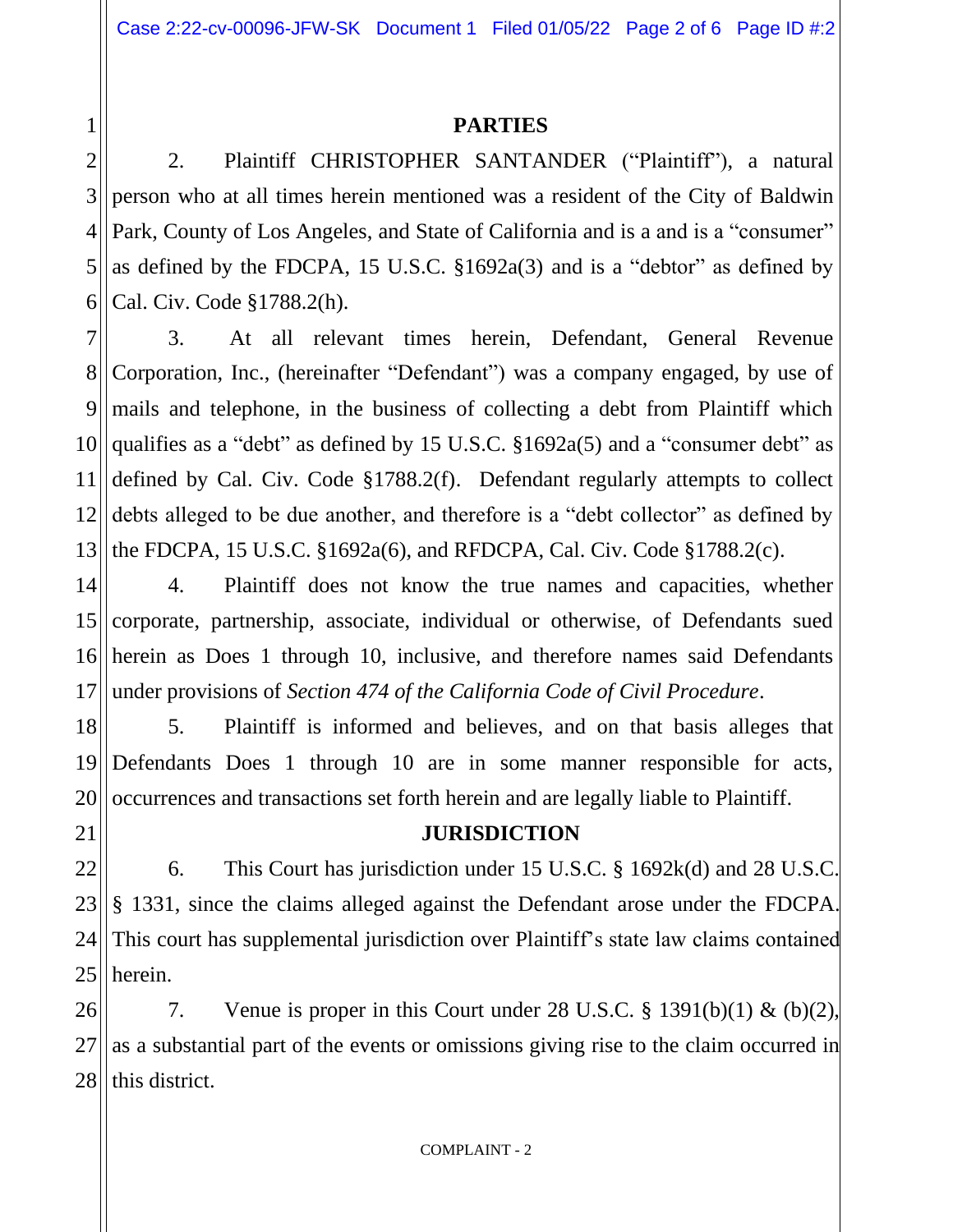1 2 3

21

22

#### **FACTUAL ALLEGATIONS**

4 8. At various and multiple times prior to the filing of the instant complaint, including within the one year preceding the filing of this complaint, Defendant contacted Plaintiff in an attempt to collect an alleged debt.

5 6 7 8 9. This alleged financial obligation was the result of a "consumer credit transaction", as defined by Cal. Civ. Code §1788.2(e), and is therefore a "consumer debt", as defined by Cal. Civ. Code §1788.2(f) and a "debt" under the FDCPA.

9 10 10. Defendant has regularly placed calls to Plaintiff in its attempt to collect the alleged debt via Plaintiff's cellular phone.

11 12 13 11. Plaintiff has repeatedly requested that Defendant stop contacting him regarding this alleged debt. Nonetheless, Defendant continued and continues to call Plaintiff four or more times per day in an attempt to collect a debt.

14 15 16 12. Plaintiff alleges that Defendant violated 12 CFR Part 1006.14 (Regulation F) by contacting Plaintiff more than seven (7) times in seven (7) consecutive days.

17 18 19 20 13. Defendant also contacted Plaintiff's family member(s) on numerous occasions regarding Plaintiff's debt without Plaintiff's or his family member(s)' consent. Plaintiff alleges Defendant had no lawful basis to contact Plaintiff's family member(s).

## **COUNT I: VIOLATION OF THE ROSENTHAL FAIR DEBT COLLECTION PRACTICES ACT**

23  $24$ 14. Plaintiff reincorporates paragraphs 1 through 13 as if fully written herein.

25 26 27 28 15. § 1788.17 of the RFDCPA mandates that every debt collector collecting or attempting to collect a consumer debt shall comply with the provisions of Sections 1692b to 1692j, inclusive, of, and shall be subject to the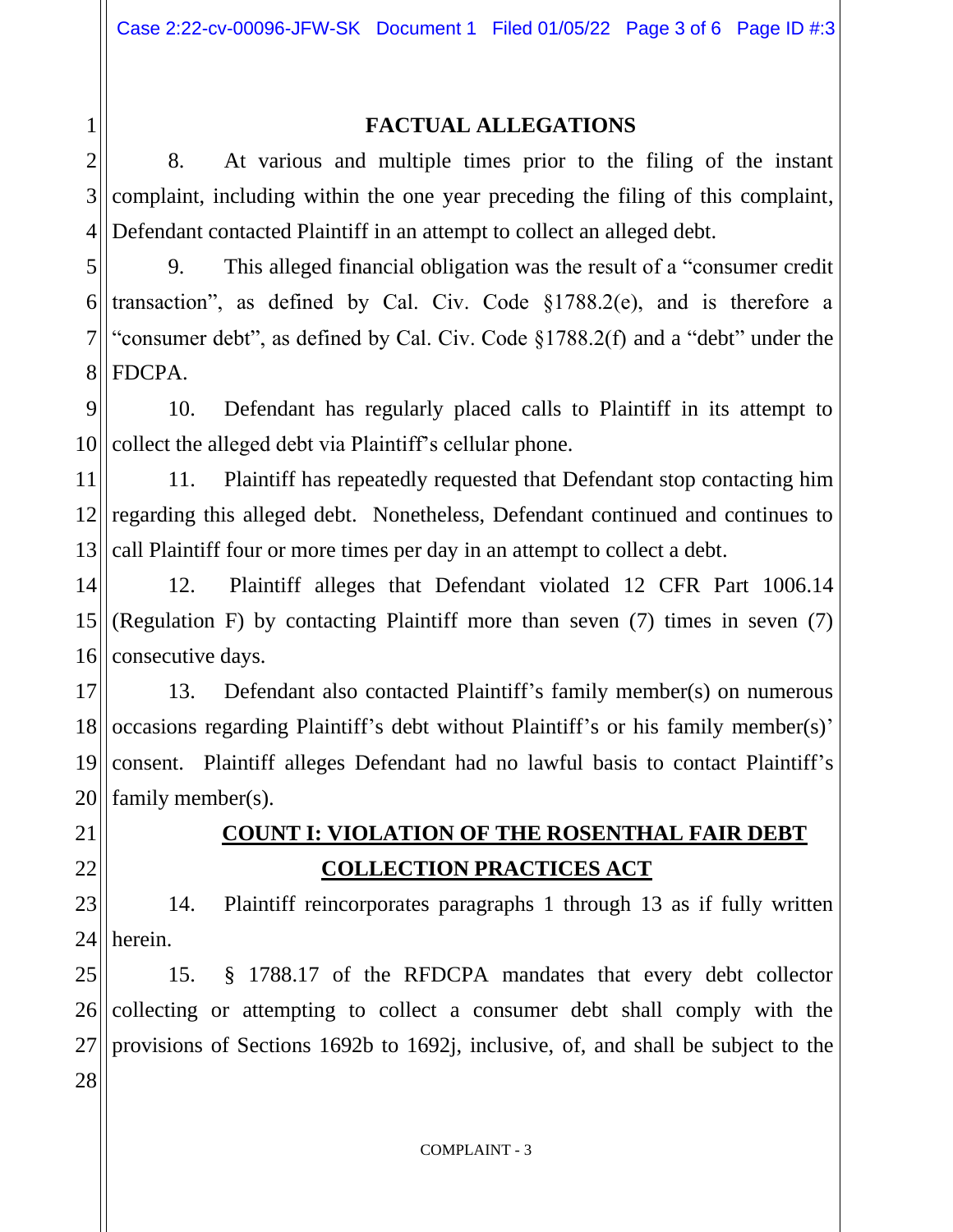$1$  || 2 remedies in Section 1692k of, Title 15 of the United States Code statutory regulations contained within the FDCPA, 15 U.S.C. § 1692d, and § 1692d(5).

3  $4$ 16. Defendant's conduct violated the RFDCPA in multiple ways, including but not limited to:

- a) Communicating, by telephone or in person, with plaintiff with such frequency as to be unreasonable and to constitute a harassment to Plaintiff under the circumstances (Cal. Civ. Code §1788.11(c));
	- b) Causing a telephone to ring repeatedly or continuously to annoy Plaintiff (Cal. Civ. Code §1788.11(d));
- c) Committed any conduct the natural consequence of which is to harass, oppress, or abuse any person (Cal. Civ. Code § 1788.11(e));
- d) Contacting someone other than the consumer regarding the consumer's debt letter (15 U.S.C. § 1692c(b)).
	- e) Contacting consumer by telephone after receipt of a written cease and desist letter (15 U.S.C. § 1692c(c)).
- 16 17

5

6

7

8

9

10

11

12

13

14

15

f) Any conduct that the natural consequence of which is to harass, oppress, or abuse any person (15 U.S.C. § 1692d).

18 19 20 21 22 17. As a result of the above violations of the RFDCPA, Plaintiff suffered and continues to suffer injury to Plaintiff's feelings, personal humiliation, embarrassment, mental anguish and emotional distress, and Defendant is liable to Plaintiff for Plaintiff's actual damages, statutory damages, and costs and attorney's fees.

23 24 18. To the extent that Defendant's actions, counted above, violated the RFDCPA, those actions were done knowingly and willingly.

26 27 28

25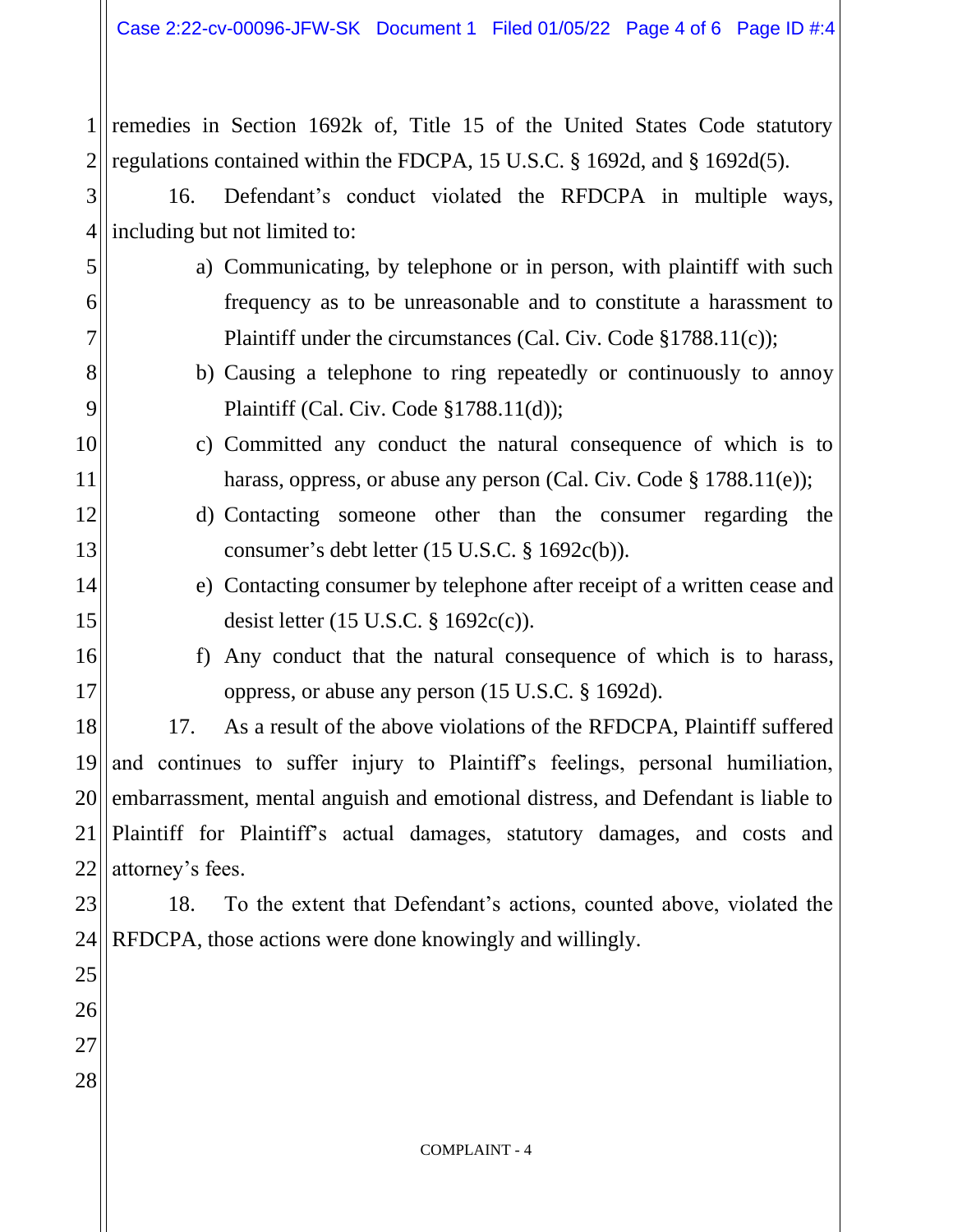# **COUNT II: VIOLATION OF THE FAIR DEBT COLLECTION PRRACTICES ACT**

3 4 19. Plaintiff reincorporates by reference paragraphs 1 through 18 as if fully written herein.

5 20. The foregoing acts and omissions constitute numerous and multiple violations of the FDCPA, including but not limited to each and every one of the below:

- a) Contacting someone other than the consumer regarding the consumer's debt letter (15 U.S.C. § 1692c(b)).
	- b)Engaging in any conduct the natural consequence of which is to harass, oppress, or abuse a consumer (15 U.S.C. § 1692d);
	- c) Engaging in conduct that is unfair or unconscionable in an attempt to collect a debt (15 U.S.C. § 1692f).

15 16 17 18 19 21. As a result of reach and every violation of the FDCPA, Plaintiff is entitled to any actual damages pursuant to 15 U.S.C. § 1692k(a)(1); statutory damages in the amount up to \$1,000.00 pursuant to 15 U.S.C. § 1692 $k(a)(2)(A)$ ; and reasonable attorney's fees and costs pursuant to 15 U.S.C.  $\S$  1692k(a)(3) from each Defendant.

20

1

2

6

7

8

9

10

11

12

13

14

### **PRAYER FOR RELIEF**

21 22 WHEREFORE, Plaintiff respectfully prays that judgment be entered against Defendant for the following:

23 24 25 26 27 28 A. Actual damages; B. Statutory damages; C. Costs and reasonable attorney's fees; and D. For such other and further relief as may be just and proper.